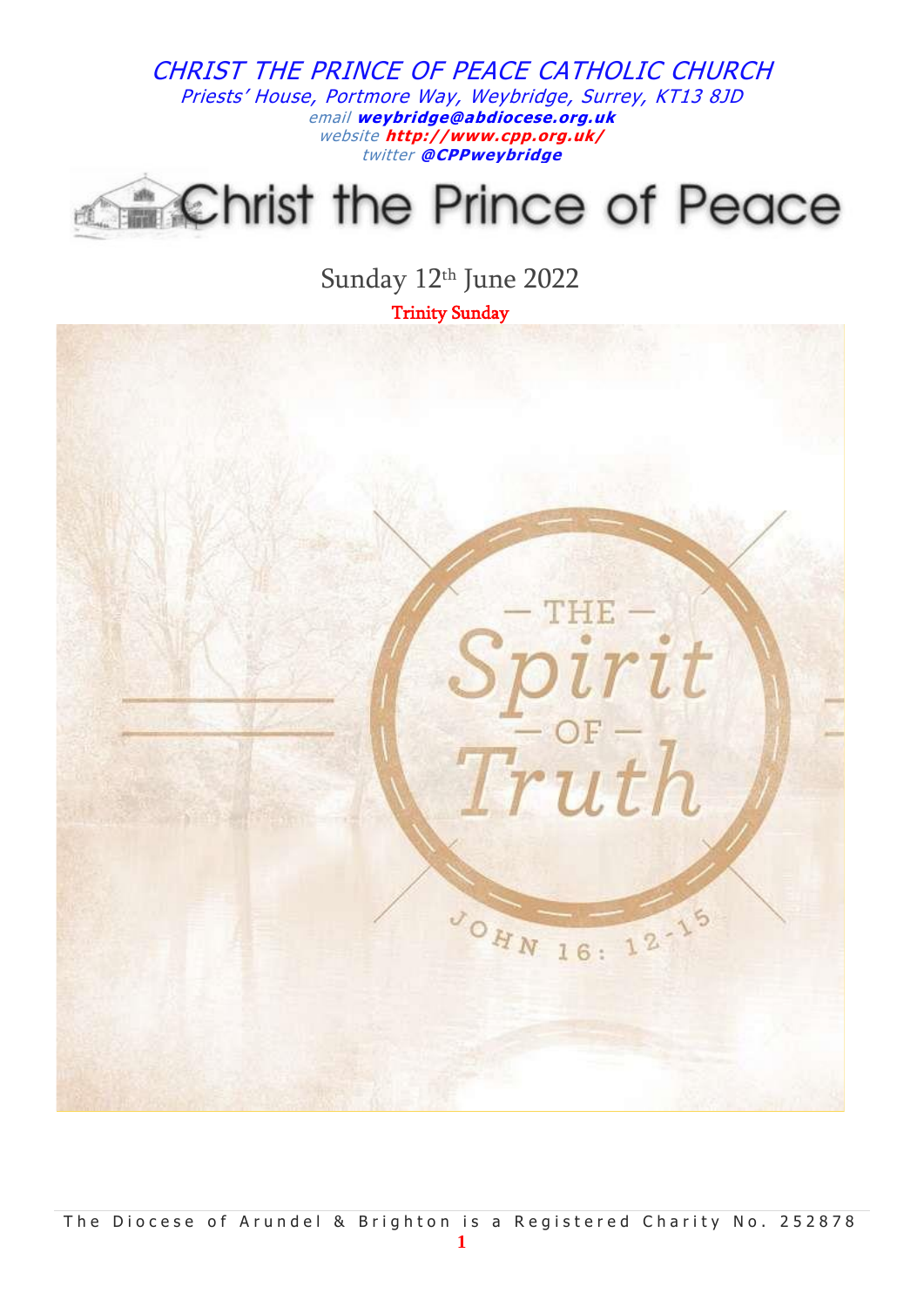| FIRED-UP<br><b>HRIST</b><br><b>Christ the Prince of Peace (Weybridge)</b> |  |                                                                                                                     |
|---------------------------------------------------------------------------|--|---------------------------------------------------------------------------------------------------------------------|
| T<br>h e                                                                  |  | <b>Most Holy Trinity</b>                                                                                            |
| Saturday 11 <sup>th</sup> June                                            |  | 9:10 am The Rosary                                                                                                  |
| Feria in Ordinary Time, Week 10                                           |  | <b>5:00 pm Reconciliation</b>                                                                                       |
|                                                                           |  | 6:00 pm (Vigil) Evening Mass Michael & Pat Gamba R.I.P.                                                             |
| Sunday 12th June                                                          |  | 9:00 am Sunday Morning Mass Intentions of Mariolla Rabbitt                                                          |
| <b>The Most Holy Trinity</b>                                              |  | 10:30 am Morning Mass Deceased Members of the Narbona and Ferran Families                                           |
|                                                                           |  | - Baptism: Rite of Welcome                                                                                          |
|                                                                           |  | 6:00 pm Sunday Evening Mass (Youth Mass) People of the Parish                                                       |
| Monday 13th June                                                          |  | 9:10 am The Rosary                                                                                                  |
| St. Anthony of Padua, Priest, Doctor                                      |  | 10:00 am Morning Mass Holy Souls                                                                                    |
|                                                                           |  | 3:00 pm Eucharistic Adoration (through until 7:00 pm)                                                               |
| <b>Tuesday 14th June</b>                                                  |  | 9:10 am The Rosary                                                                                                  |
| Feria in Ordinary Time, Week 11                                           |  | 10:00 am Morning Mass Catherine Mary O'Malley R.I.P.                                                                |
|                                                                           |  | 3:00 pm Eucharistic Adoration (through until 7:00 pm)                                                               |
| <b>Wednesday 15th June</b>                                                |  | 9:10 am The Rosary                                                                                                  |
| Feria in Ordinary Time, Week 11                                           |  | 11:00 am Eucharistic Adoration                                                                                      |
|                                                                           |  | 12:00 noon Midday Mass Brian Dive R.I.P.                                                                            |
| Thursday 16th June                                                        |  | 9:10 am The Rosary                                                                                                  |
| <b>St. Richard of Chichester, Bishop</b>                                  |  | 12:00 am Mass with Anointing of the Sick Paul Kinsler R.I.P.<br>- Followed by Refreshments in the Parish Hall       |
|                                                                           |  | 8:00 pm Medjugorje Prayer Group                                                                                     |
| Friday 17th June                                                          |  | 9:10 am The Rosary                                                                                                  |
| Feria in Ordinary Time, Week 11                                           |  | 11:00 am Eucharistic Adoration                                                                                      |
| (Day of Abstinence)                                                       |  | 12:00 noon Midday Mass Brian Dive R.I.P.                                                                            |
| Saturday 18th June                                                        |  | 9:10 am The Rosary                                                                                                  |
| Feria in Ordinary Time, Week 11                                           |  | 5:00 pm Reconciliation                                                                                              |
|                                                                           |  | 6:00 pm (Vigil) Evening Mass Patrick & Catherine O'Shea R.I.P.                                                      |
| Sunday 19th June                                                          |  | 9:00 am Sunday Morning Mass Alvano Hernandez R.I.P.                                                                 |
| <b>The Most Holy Body</b>                                                 |  | 10:30 am Morning Mass For the Youth and Baby Owen Charlick R.I.P.                                                   |
| and <b>Blood of Christ</b> (Solemnity)                                    |  | - Followed by Corpus Christi Procession                                                                             |
| <b>A Day for Life</b>                                                     |  | - First Holy Communion: Distribution of Certificates                                                                |
|                                                                           |  | 6:00 pm Sunday Evening Mass (Youth Mass) People of the Parish                                                       |
|                                                                           |  |                                                                                                                     |
| If you would like to receive the parish                                   |  | All Weekday Masses, The Rosary (Monday to Saturday)                                                                 |
| weekly newsletter by e-mail;<br>Please sign up via the parish website:    |  | and Medjugorje Prayer Group (Thursday Evening) will be 'Live Streamed'<br>As will the 10:30 am Sunday Morning Mass. |

#### LIVE STREAMING

Please go to the parish website [www.cpp.org.uk/](http://www.cpp.org.uk/) to join us for live streamed Masses and prayers. You can also catch up on streamed Masses by going to our channel on YouTube *cpp weybridge* 

The live streamed Mass each weekend is the 10:30 am Sunday Mass.

We also live stream Mass from Monday to Friday, and the rosary Monday to Saturday.

All Masses will be celebrated in the church for the next while.

When we get to Summer we'll probably celebrate one Sunday Mass each week on the field (more details later).

DATES FOR YOUR DIARY **Thursday 16th June** – Mass of Anointing of the sick **Sunday 19th June** – Corpus Christi (Procession after 10:30 am Mass) **Saturday 25th June** - Young Families Event **Friday 8<sup>th</sup> July** - Concert for Ukraine **Friday 19th August – Monday 22nd** – Youth and Family Pilgrimage (Peak District)

The Diocese of Arundel & Brighton is a Registered Charity No. 252878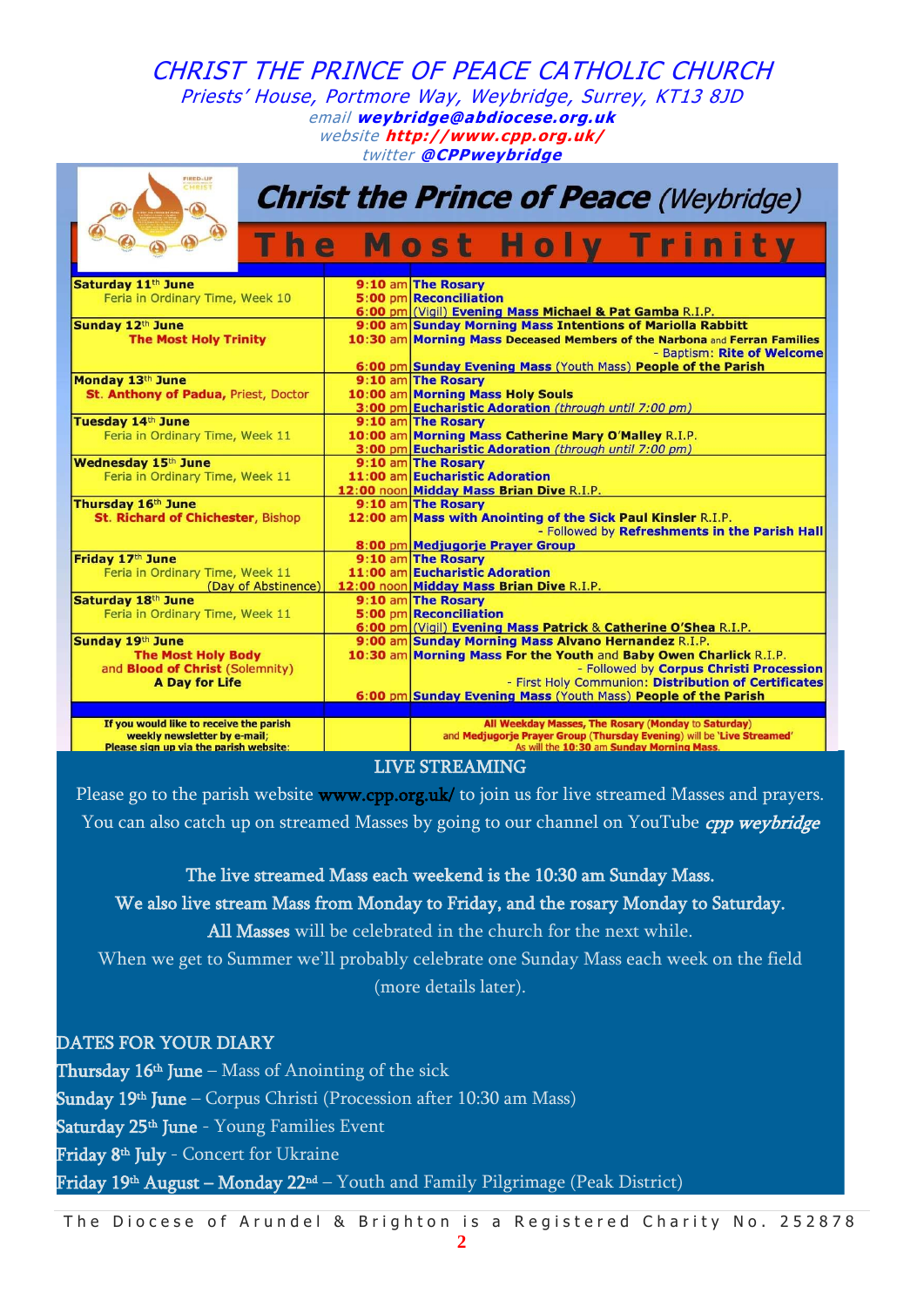

The Most Holy Trinity

"I believe in God." But... what IS God?

"God is love," St. John tells us. As Catholics, we also believe that God is three persons (the Father, the Son, and the Holy Spirit), and yet ONE. This is a great mystery, one that we can never comprehend fully or exhaust while here on earth.

Christianity's strange and startling claim is that God is love. It's not what he does, it's who he is.

This is what we mean when we say God is a Trinity—Father, Son, and Holy Spirit, one God in three persons. Check out this video by Bishop Barron for more info: Y

*"One God is preached. God is above all things as Father; he is through all things through the Word; he is in all things in the Holy Spirit." St. Athanasius*

**3**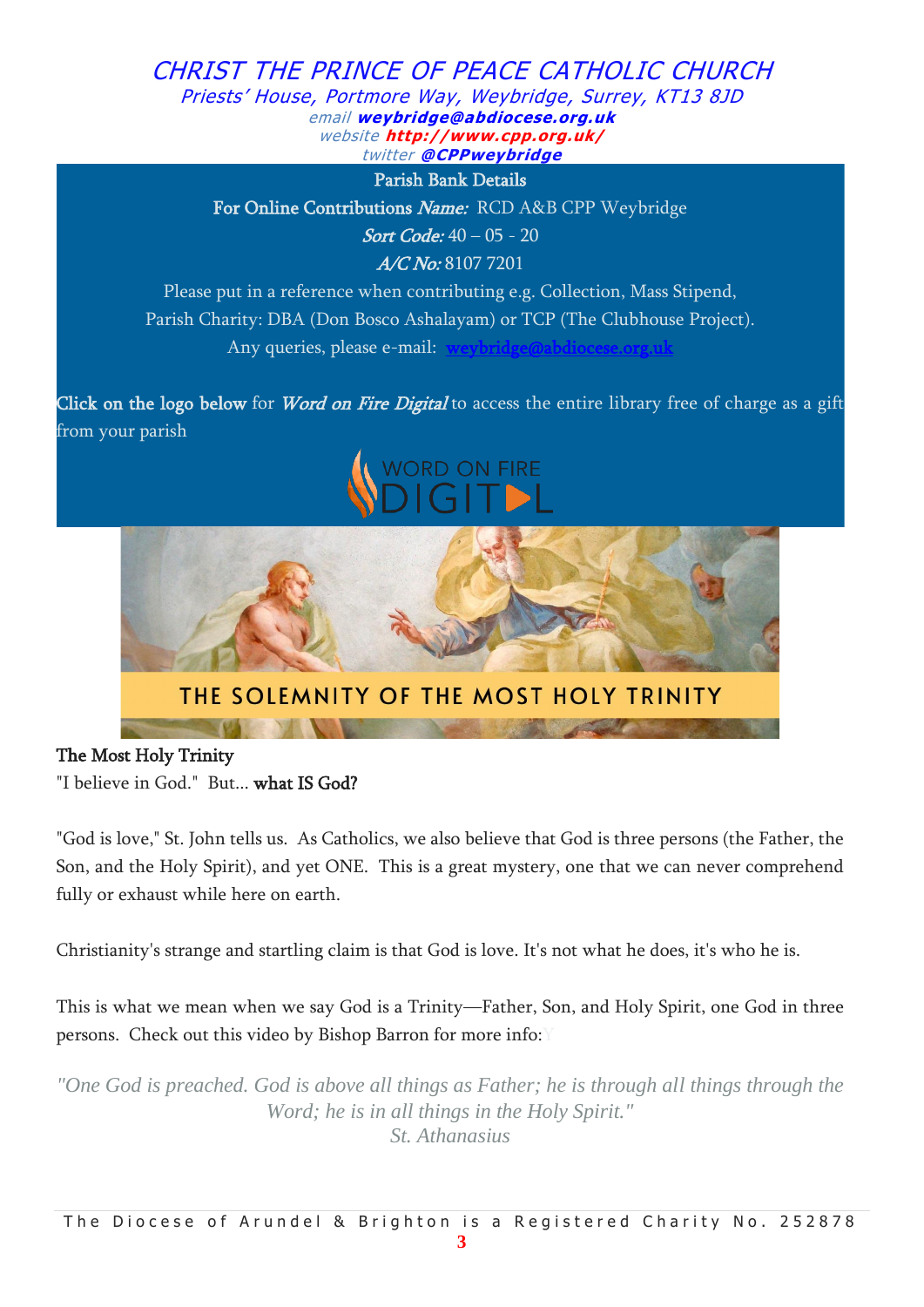Refugees, Friends and Neighbours Everyone is welcome to come to Our Lady Help of Christians Catholic Church, West Byfleet, on Wednesday 22nd June at 7.30pm for a talk by Karen Goldsmith, on *Refugees, Friends and Neighbours*. Karen has been a volunteer helper for the past 3 years with the Greek island of Chios Eastern Shore response team. The Talk will be followed by refreshments.

# Mass with Anointing of the Sick

Followed by Tea and cake in the Parish Hall 16th June at 12:00 noon. St George's College students will be assisting at the Mass and will be serving the tea afterwards.

> Parish Concert for Ukraine Friday 8 th July 7.30pm Brilliant Live Music from Keels and guests [\(122\) KeelsVEVO - YouTube](https://www.youtube.com/channel/UC5ACy_4J7i5U7hfeibN6v5g) To reserve a place e-mail [cppukraine2022@gmail.com](mailto:cppukraine2022@gmail.com)



# Raising your children in the Faith

An event for parents with young children. Saturday  $25<sup>th</sup>$  June from 11:00 am. More details next week or e-mail [cppyoungfamilies@gmail.com](mailto:cppyoungfamilies@gmail.com)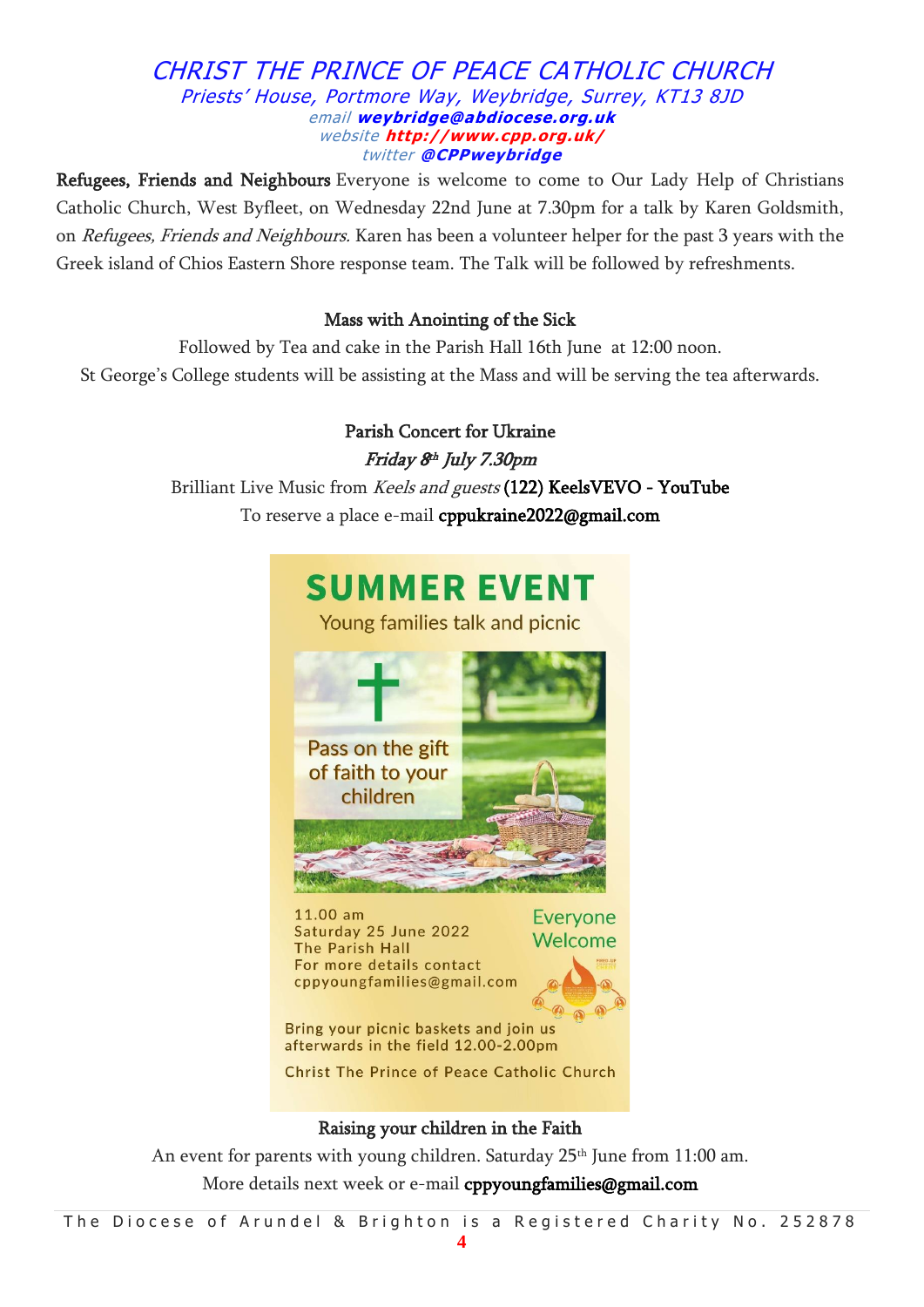

# All hands on bake for the Weybridge Fair!!!

Just to give plenty of notice...our next cake sale will be at the Weybridge Fair, taking place on Churchfields Park on the 25th of June from 12noon to 6pm. The parish has been invited to have a representation at the fair, so we have decided to move the cake sale to the fair (so no cake sale on 3rd of July). There will be plenty of stalls representing all sorts of activities...and Christ the Prince of Peace will be there too!!

Since this is a much bigger event and we should expect a lot of customers..., we will need all hands on bake!!! Cakes can be delivered to the parish on Saturday morning or to the stall at the fair on Saturday afternoon or contact [cppdbashalayam@gmail.com](mailto:cppdbashalayam@gmail.com) Thank you very much in advance!!

# Youth Group

Our next youth session will be this Sunday 12th of June. Some of our youth are in the middle of important and stressful exams so we thought of doing something different in this session to help the youth relax and at the same time help create some bonds between them. We have a young parishioner (Ignacio) who is a personal trainer and has very kindly has agreed to run a fitness session for us. The session will run between 7 - 8.15pm for both youth groups and therefore the St. Bernadette's group will not meet at 4.30pm as usual but at 7pm. If you are interested in joining this group please contact Maria at [cppyouthleader@gmail.com.](mailto:cppyouthleader@gmail.com)

# Young Adults (18-35) North Downs Walk – Saturday 2 July 11:30 am – 3:00 pm

We gather for Mass at St Joseph's in Dorking and then explore the local area together, joined by members of the Diocesan Vocations Team. Contact our Diocesan Youth Adviser E[:lizzie.wakeling@abdiocese.org.uk](mailto:lizzie.wakeling@abdiocese.org.uk) for more information.

# Catholic Certificate in Religious Studies (CCRS)

This course, which is for anyone interested in finding out more about their faith, begins again in the Diocese in the Autumn. For more information, please contact the Formation Adviser, Jon Harman E[:jon.harman@abdiocese.org.uk](mailto:jon.harman@abdiocese.org.uk)